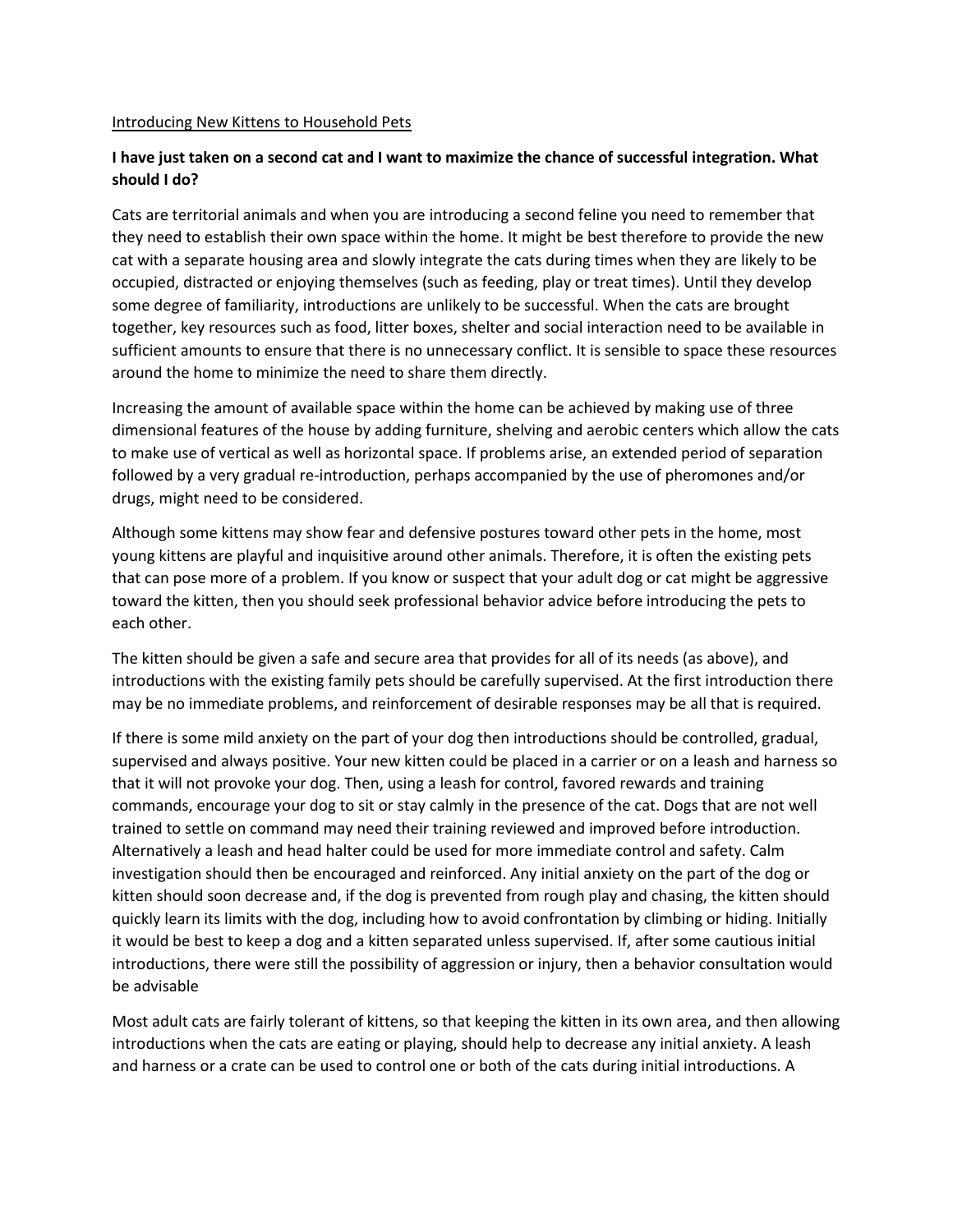synthetic cheek gland scent (Feliway®), either as a spray or diffuser, may also be useful for easing introductions. Most cats and kittens will soon work out their relationship on their own, without injury.

*Debra Horwitz, DVM, Diplomate ACVB & Gary Landsberg, DVM, Diplomate ACVB © Copyright 2009 Lifelearn Inc. Used and/or modified with permission under license.*

# Socializing Your Kitten

### **What is socialization?**

Socialization is the process during which the kitten develops relationships with other living beings in its environment.

### **What is habituation?**

As cats develop, there are numerous stimuli (sounds, smells, sights and events) that, when they are unfamiliar, can lead to fear and anxiety. Habituation is the process of getting used to and not reacting to those stimuli by continuous exposure under circumstances that have no untoward consequences.

### **What is localization?**

Localization is the process during which the kitten develops attachment to particular places.

#### **Why are these terms important?**

Cats that receive insufficient exposure and contact with people, other animals and new environments during their first two months may develop irreversible fears, leading to timidity or aggression. Expose your kitten to as many stimuli (people, places and things), when they can most effectively socialize, localize, and habituate to these stimuli. The first 1 to 3 months of life are the most critical periods in the social development of the cat.

#### **Are cats a social species?**

While they are fairly independent and can do well on their own, cats are quite social. Although feline social behavior has not been as extensively studied as for the dog, the domestic cat is much more social than has been traditionally reported. There are many situations where cats live together in groups and interact in a friendly manner. The composition of these groups differs from dog groupings. Usually they consist of mothers, daughters, aunts and grandmothers; female cats that are related. In large colonies, there may be many smaller related groups sharing the same space. Male cats will leave the group, but return for breeding. Males that have been neutered join the group in much the same way as females. Colonies of feral (wild) cats will be found in areas where food is abundant and shared, such as barns, dumpsites or around fishing ports. The cats in the group will allogroom (lick each other) and allomark (rub against each other). They will share the raising of kittens, fostering others from different litters.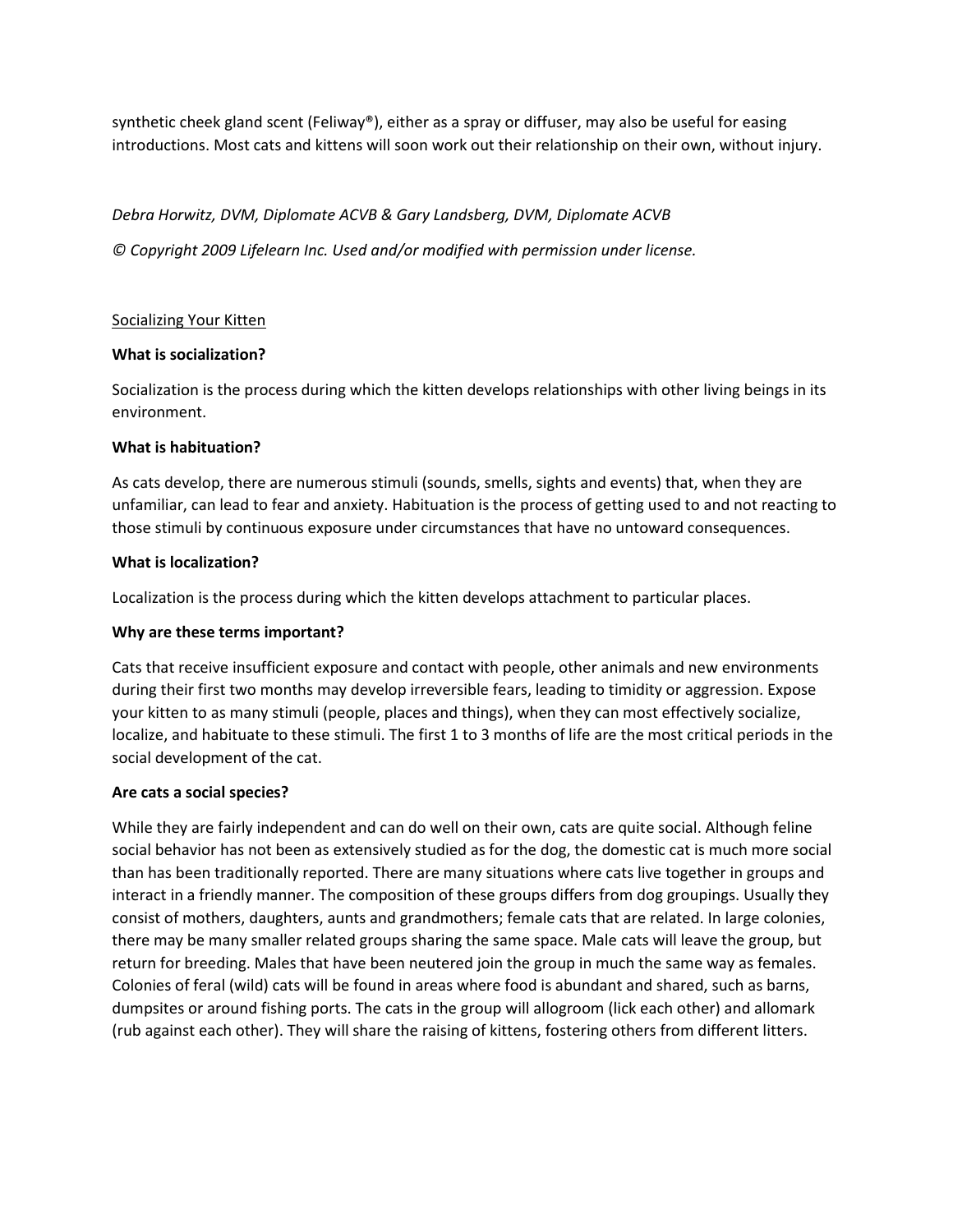# **Do cats have "personalities"?**

Research has shown that it may be possible to classify cat "personalities" similar to what has been done for dogs. One such study identified cats that were shy, timid or fearful and those that were confident. The timid cats took significantly longer to approach persons and be held by them. Another study identified cats that were "shy" and those that were "trusting". That research noted that trusting cats were trusting regardless of where they encountered people, while shy cats were more fearful the further from home they were encountered. Based on these and other studies there are two common personality types: (a) sociable, confident and easygoing; (b) timid, shy and unfriendly. Some other research has also indicated an active aggressive type as well.

# **What influences the development of personality type?**

Studies have confirmed that, not only is personality inherited from the mother, but also that friendliness is, in part, inherited from the father.

### **How does the mother cat (or queen) teach her kittens?**

Cats are very good at observational learning. This occurs when an animal watches a behavior being performed by another. The queen starts to teach her kittens at a young age. From the queen, kittens learn elimination behaviors and predatory behavior. Kittens will begin to spend time in the litter box at about 30 days of age and will learn appropriate litter usage through observation of the queen and certain olfactory (smell) cues. If allowed access to prey, the queen will begin to bring them to her offspring at about 32 - 36 days of age and teach them to hunt. The kittens will begin to be weaned and eat solid food at the same age. The choice of food is influenced by the queen. Play between kittens is an important part of social development, particularly for those kittens that will be housed with other cats later in life.

# **What can I do to improve my chances of having a social non-fearful cat?**

**Selection**: The genetics of an individual cat plays a critical role in how sociable, playful, fearful, excitable, or domineering a kitten will become. The first issue in helping to ensure that a kitten will be friendly and social when it grows up is to choose an appropriate kitten for your family. Since cats have a variety of personality types, the question is whether these personality types can be determined at the time of selection. As kitten socialization begins to decline at about 7 weeks of age, selection testing may become increasingly more accurate after this age. Therefore assessing older kittens and adult cats may provide more accurate information. The behavior of the parents, especially the father, as well as the behavior of any offspring from previous litters may be of even greater value at predicting adult behavior.

Assessment of young kittens is likely of limited value if the kittens are still progressing through the primary socialization period, and the assessment of the parents may provide just as much information.

**Early handling**: Kittens that are stimulated and handled from birth are more confident, more social, more exploratory, faster to mature and are better able to handle stress as they develop. Early handling of kittens decreases their approach time to strangers and increases the amount of time that they stayed with them. The more handling the better; but even 15 minutes a day will help to improve later behavior. Regular and frequent handling from birth increases the likelihood that the kitten will relate well to people when placed into a home after weaning at 6 to 9 weeks of age. Therefore, kittens obtained from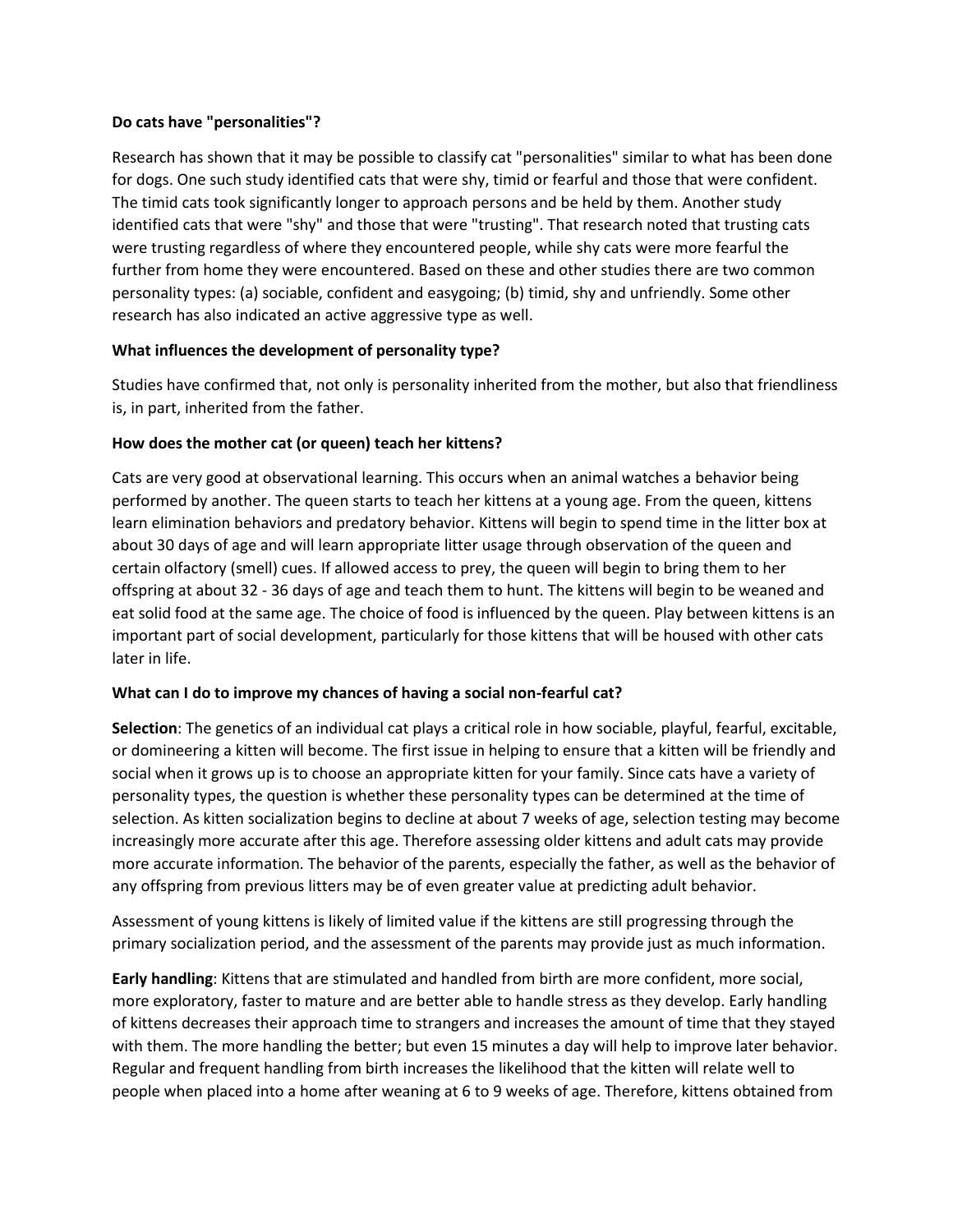a breeder or home where they have had frequent contact and interaction with the owners are likely to be more social and less fearful as they develop.

To summarize, the two most important factors in how social a cat becomes with people are its genetic personality, and the amount of socialization it receives during the sensitive period of socialization which is thought to be 3 - 7 weeks of age. Certainly, the greater exposure a kitten has to humans of all ages, other pets and novel situations, the better adjusted that kitten will be. Therefore the best options may be to obtain a kitten from a home where good socialization has already taken place, or to obtain a new kitten prior to 7 weeks of age and ensure immediate socialization.

# **How can I assist my new kitten's socialization?**

Introduce your kitten to many new people and situations as possible. If the kitten is meeting a person or other pet for the first time and remains playful and inquisitive be certain to encourage and reinforce the kitten for its actions, and repeat the exposure regularly with a variety of similar stimuli. If however the kitten is fearful or withdrawn, a more gradual introduction while pairing favored treats and play with each exposure may improve the relationship fairly quickly. Be certain that the stimulus moves slowly so as not to startle the kitten. Strangers may be able to offer treats or stimulate play using a favored chase toy. However, when introducing a kitten to other animals, the other animal should be well restrained and calm so that the kitten's fear is not enhanced, and it can be motivated to take the treats and food for the owner. There may be a great deal of individual variation, with some cats quickly adapting to new people and other pets, and others requiring a very gradual program of desensitization and counterconditioning.

In order for the kitten to develop and maintain good social skills with other cats it would be advisable to introduce the kitten into a home with other cats, or to consider obtaining more than one kitten. A lack of ongoing and regular social interactions with other cats may make it difficult to introduce your cat to other cats later in life. In addition, cats that lack other cats as playmates may target the owners as substitute playmates for swatting, chasing, pouncing, and biting.

# **How best should I introduce my new kitten to my home?**

Your interaction with your new kitten begins on the ride home. Cats should always be transported in some kind of carrier in the car. By teaching your kitten to ride in a confined location you are providing safety for your cat in future car rides. Upon arriving at home, place the kitten in a small, quiet area with food and a litter box. If the kitten is very tiny, a small litter box with lowered sides may be necessary at first. If possible, duplicate the type of litter material used in the previous home Before putting your new kitten into any new location, it is important to inspect it for nooks and crannies where a kitten might hide or get stuck. Often in a new environment, a kitten may look for a secluded place to hide. However, all kittens and cats will eventually need to investigate their new surroundings. For a new kitten this is a more manageable task if you limit space available and initially supervise the kitten. When cats do investigate they use a random method of search. After your new kitten has had some quiet time in a restricted location, slowly allow access to other areas of the home.

Kittens are natural explorers and will use their claws to climb up onto anything possible. In the first few weeks, slow and limited access to the home will allow exploration as well as giving you the ability to